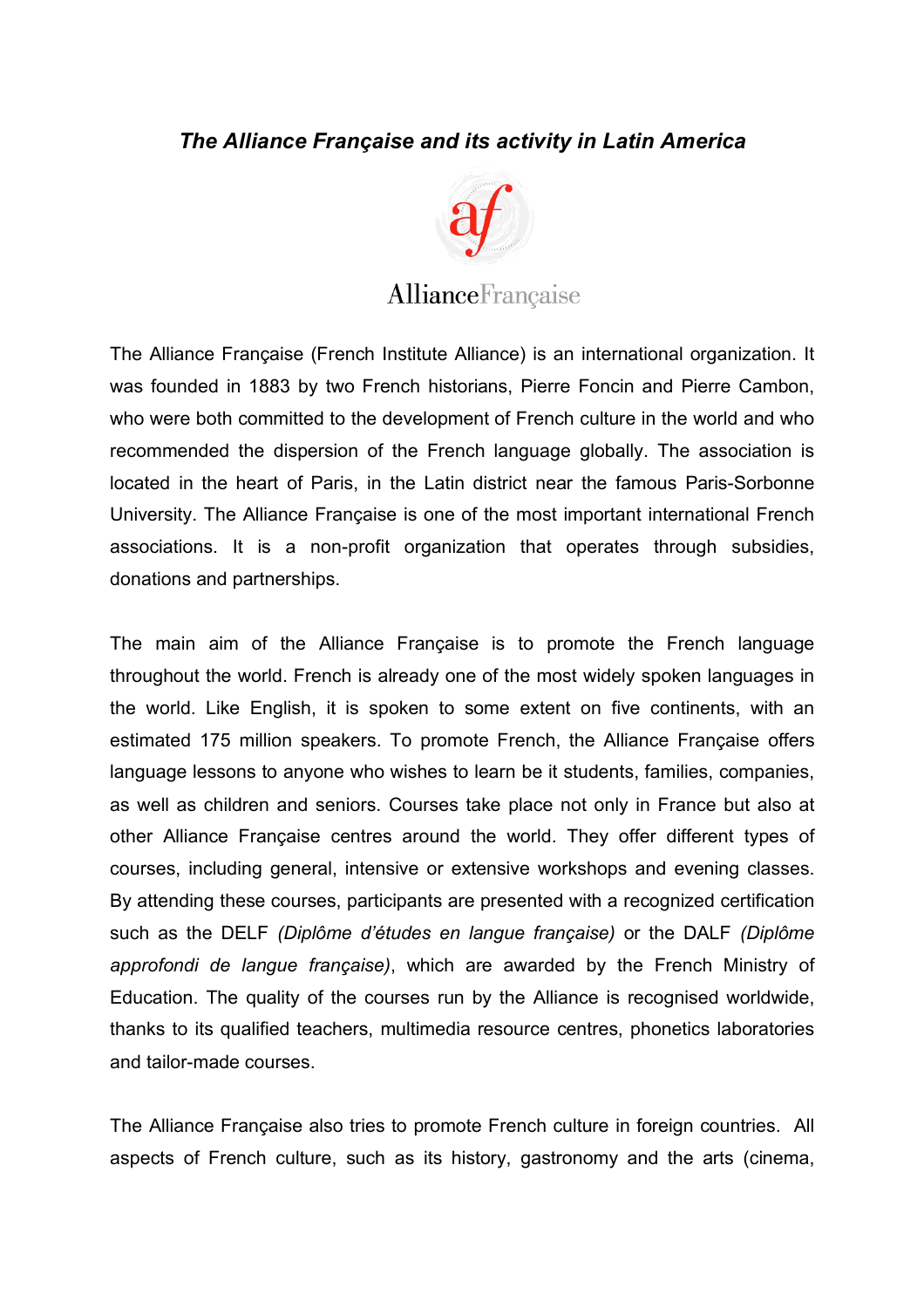literature and music) are promoted through events, not only in France, but all over the world. These events include exhibitions, literary 'coffee mornings', concerts, French cinema showings, French theatre performances as well as the annual French Speaking World Week, usually held in March. However, the Alliance does not only promote French culture, it also actively engages with other cultures. Their actions are beneficial for both sides in that foreign people get to know France and the French also learn about other cultures. This can lead to enriching exchanges between numerous civilisations, which help people to better understand foreign cultures. They get to know each other better facilitating reciprocal exchange.

The international Alliance Française network is constantly developing. At the moment there are approximately 1071 Alliances Françaises centres in 136 countries and approximately 450 000 people have attended the association's schools. These schools are centres of culture that enable people from all over the world to meet and to share common interests. For example, the Alliance Française located in Paris has welcomed around 11 000 students from 156 different nationalities. The first Alliance Française institute was founded in Paris, with subsequent associations established in Spain, Africa and Latin America. The first Alliance Française founded outside of Paris, was in Barcelona.

Organizations in France do not have the same goal as in other countries. As I said before, there is an Alliance Française centre located in 136 countries. These are independent of the one located in Paris, and are statutorily and financially autonomous. In France, the aim is to enable foreign people to learn the French language. France wants to preserve its language and increase the number of French speakers by focusing on language courses and training. In locations abroad such as Latin America, associations focus on promoting French culture and French values through different events. In Latin America alone, there are Alliances Française centres based in Argentina, Mexico, Venezuela and Brazil. Throughout 19 Latin American countries, there are 227 Alliances Française centres and approximately 118 000 students attending French schools.

One of the Alliances in Argentina is located in Buenos Aires and was founded in 1893 by Dr François Simon. This association is renowned for the quality of its French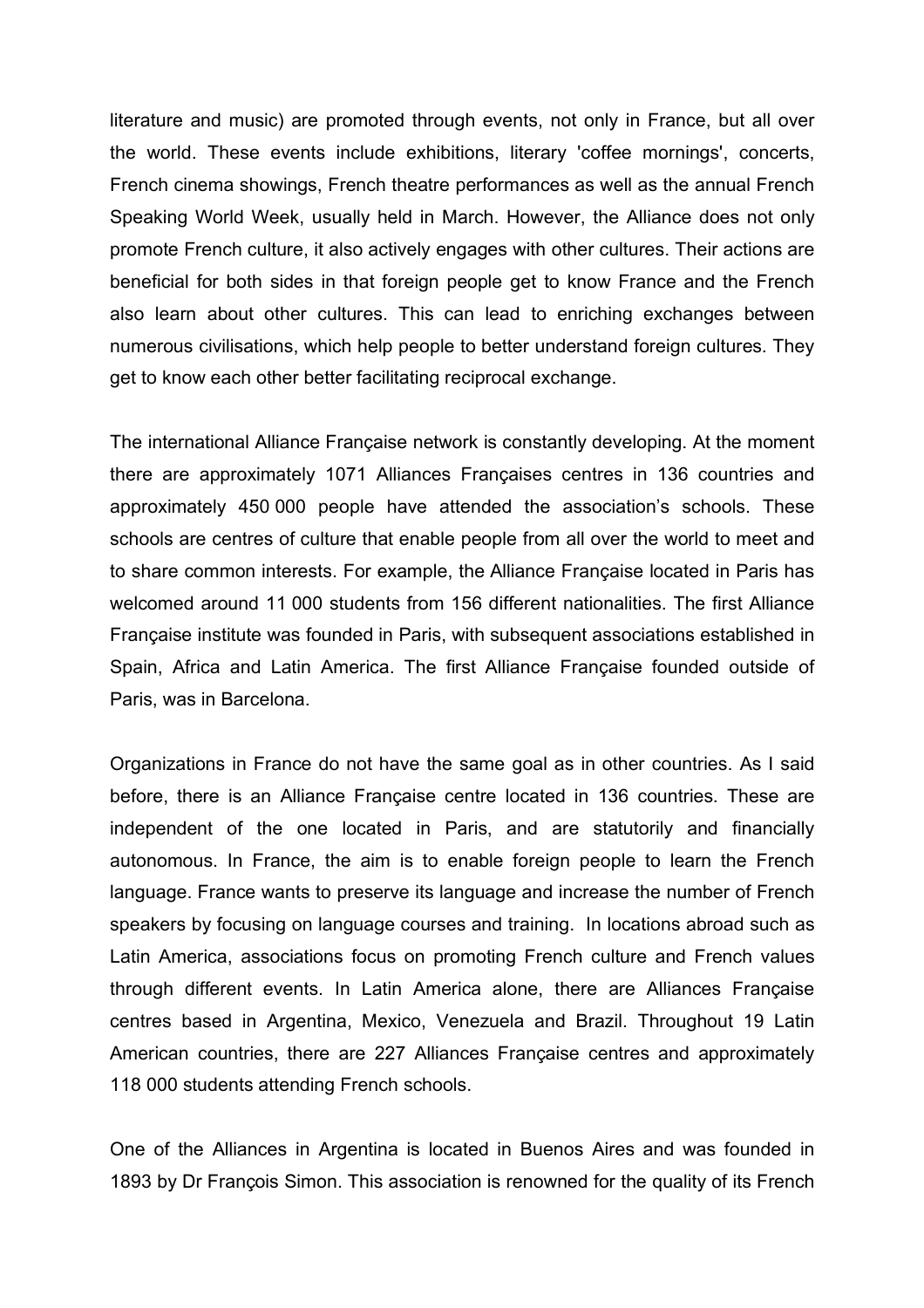courses. In the beginning, the aim of this association was limited to running French courses for students, but over the years it has evolved and new services, such as courses for employers have been established. Over the years, the Alliance has become an important cultural centre hosting cultural activities such as concerts, theatre performances and conferences. Since 1960 the Alliance Française of Buenos Aires has had its own theatre, the TAF (Theatre of the French Alliance), which has its own actors who regularly perform famous French plays. Furthermore, the association recently underwent restoration of its headquarters in order to reinforce the distribution of French culture. New additions included an art gallery dedicated to contemporary art as well as a media library that contains a wide range of materials such as videos, books and CDs documenting French culture. Today, this centre represents one of the most important places where people can find information about France and her culture.

Founded in 1884, shortly after the one in Paris, the Alliance Française in Mexico is one of the oldest. The aim of the Mexican Alliance is not only to run French courses but also to establish a dialogue between French and Mexican cultures. The association promotes contemporary French and Mexican cultures through artistic events such as exhibitions, concerts, movies, circuses and dances. Other organizations have since been created in Mexico and the most important centres are located in Mexico City, Monterrey and Guadalajara. They have professional equipment, theatres, galleries and media libraries that enable the promotion of French culture. There are approximately 32 000 students who attend French courses in Mexico every year. The main aim of the courses is to learn a new language and to be awarded a diploma. The Alliances Française centres in Mexico are located in several cities, making it easier for people to learn because it is likely that there is an Alliance based within their region. In terms of courses, the association offers courses from home, the workplace or in schools. The organisation also offers linguistic stays for people who would like to learn in France. This is one of the best opportunities students have to improve their language skills. Moreover, these linguistic stays are fully organized by the association and so enable people to enjoy their stay in the best conditions, with the best services. The association also offers au pair programs, for people who want to discover the language and the culture directly in the country, whilst working.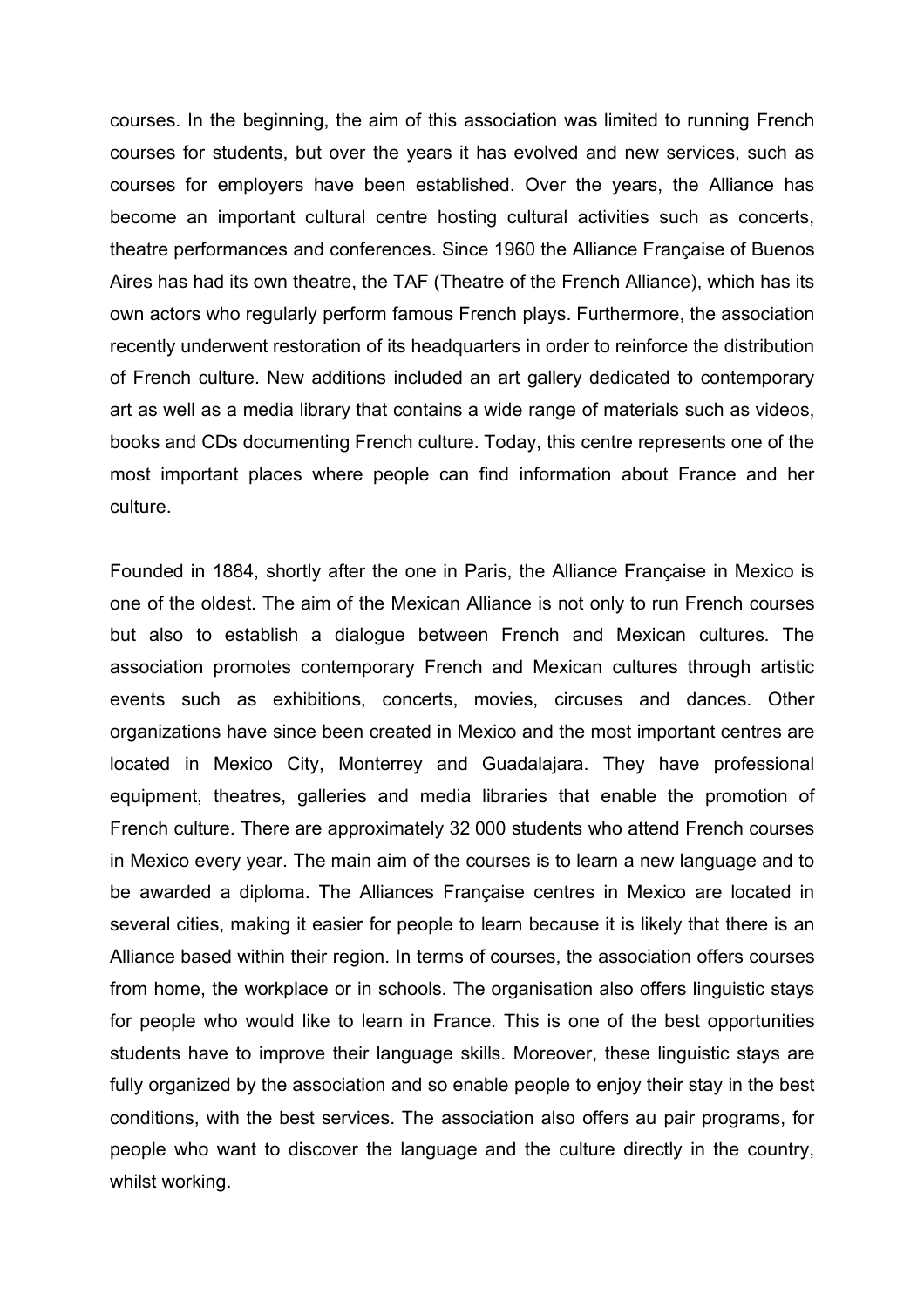In Brazil, organizations are located in Nova Friburgo, Niterói, Brasilia and Rio de Janeiro. In Brazil, it is very common to learn a foreign language, and French and English are popular choices due to the wide range of job opportunities available between the European Union and Brazil. The association located in Nova Friburgo was founded in 1979 and its mission is to teach the French language and to expand and disseminate the culture of all French-speaking countries. The association promotes cultural exchanges between Brazil, Nova Friburgo and France. For example in September 2003, the association organized a student language exchange between Brazil and Montmorillon in France. In addition, it also organized a French Week to promote French culture. There was also the "Varilux" Festival at the end of 2008, which broadcast French movies. As a result, 2.021.141 people in Brazil saw a French movie in 2007. In Merida, events such as "Lire en Fête" took place in October 2008 where Jean de La Fontaine's great fables were read. Also, during the "Fête de la Musique" (Musical Festival), songs by the famous French singer Edith Piaf were performed and during the "Fête du Cinema Français" (French Cinema Festival), famous French films such as "Jeux d'Enfants" (Love me if you dare) and the successful movie "La Môme" (La Vie en Rose) were screened. In Valencia, there were two exhibitions. One called "Les cent ans de la Bande Dessinée francophone" (A hundred years of French comics), and another about the French painter Hélène Crécent. Events aimed at promoting the French culture were also held in Maracaibo in March 2009. As in many other cities, a French-speaking country festival was held followed by two cinema sessions with two French films: "Sauve-Moi" by Christian Vincent and "Samia" by Philippe Faucon. A concert by the Martinican Mario Canonge was also organised.

There are six Alliances in Haiti located in Cap Haitien, Gonaives, Les Cayes, Jacmel, Jeremie and Port de Paix. For a hundred years, Haitian men and women have commandeered cultural projects relieving the burden of the Alliance Française's workload. This has led to a huge cultural and learning network throughout the country. The aim of the association is not only to promote the French language and culture, but also to intensify cultural exchanges between France and Haiti, in particular through performance and cultural debates. In order to attract people, the Haitian network also organises cultural activities such as festivals, games,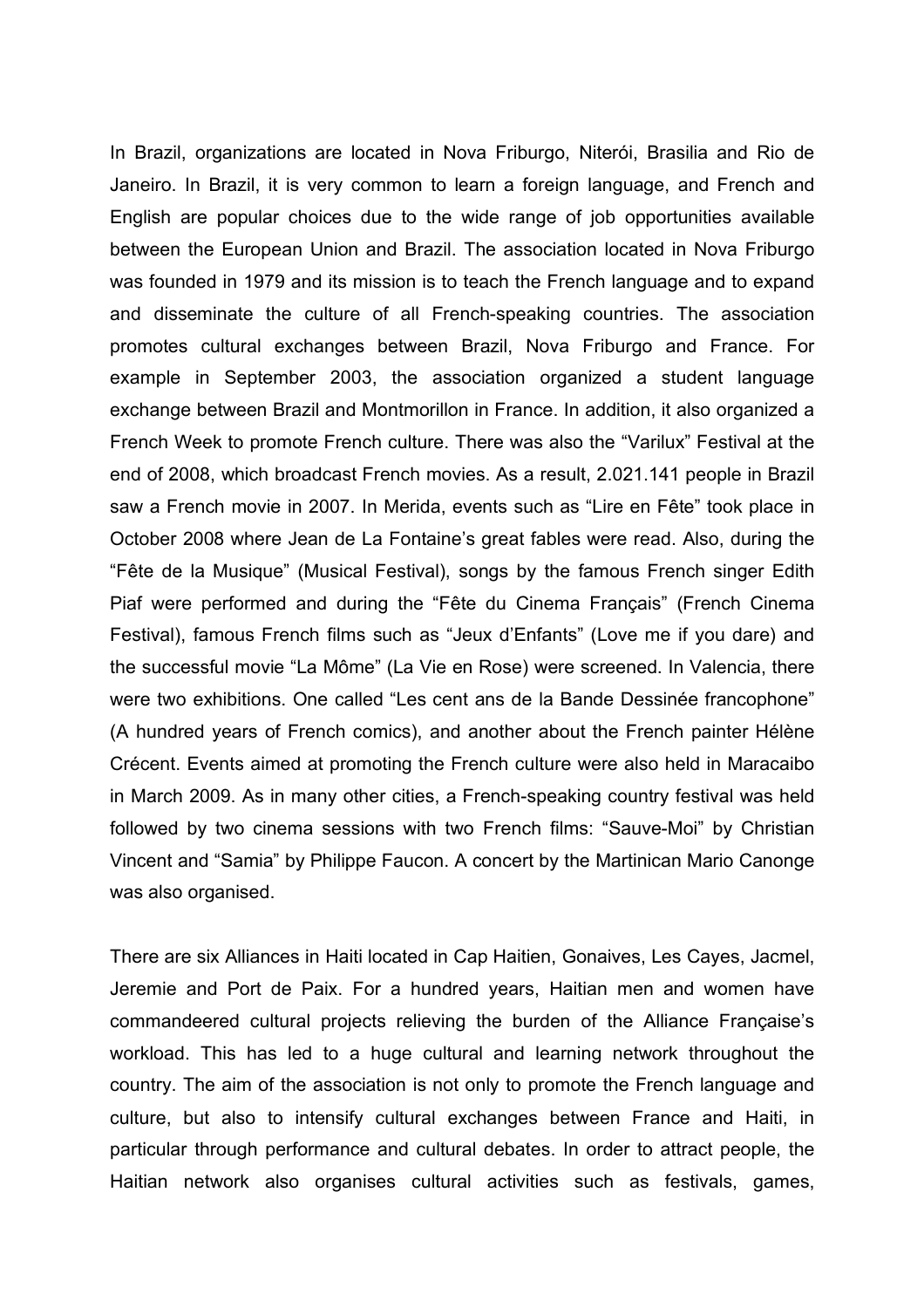competitions and school exchanges. In terms of cultural activities, in Cayes for example, the association offers cinema sessions, exhibitions and conferences.

In Colombia, the Alliances Françaises centres are situated in Armenia, Barranquilla, Bogotá, Bucaramanga, Cali and Carthagène. Just as in other Latin American countries, events celebrating French culture are hosted annually. For example, in Bogotá last year, numerous French films and documentaries that deal with topical issues such as globalization and fair trade were broadcast in French with Spanish subtitles. In Barranquilla, the 2008 French Speaking World Week hosted events such as a French dictation competition, a literary evening and a French food festival.

In Venezuela, the Alliance Française centres are located in Caracas, Barquisimeto, Maracaibo, Merida, Nueva Esparta, Valencia, and Porlamar. The one in Caracas was founded in 1974. On the one hand it organizes cultural activities to promote French culture and on the other, it aims to promote Venezuelan culture in France. The promotion of cultural diversity is the main aim of the cooperation between France and Venezuela. Events that took place in November last year included the Beaujolais Nouveau celebration that gave participants the opportunity to take part in a wine tasting session. Additionally, a French conversation club was created and the month of November was dedicated to French-Canadian literature.

In a bid to attract even more people, the Alliance Française launched its first international advertisement campaign in 2005. Another initiative, "Oui, je parle français" ("Yes, I speak French") was launched by the Alliance Française, the French Ministry of Foreign Affairs and the Chamber of Commerce and Industry in 2006. The aim of this initiative is to encourage French companies to develop the use of the French language in their subsidiaries abroad. Promoting the French language around the world is a worthwhile cause economically, because it could prove to be an asset in terms of trade. The Alliances Françaises not only promotes French culture, but also attempts to defend cultural diversities and encourages cultural exchanges and understanding between different countries. At the moment, the Alliance Française is unquestionably one of the most important "cultural multinational" institutions in the world.